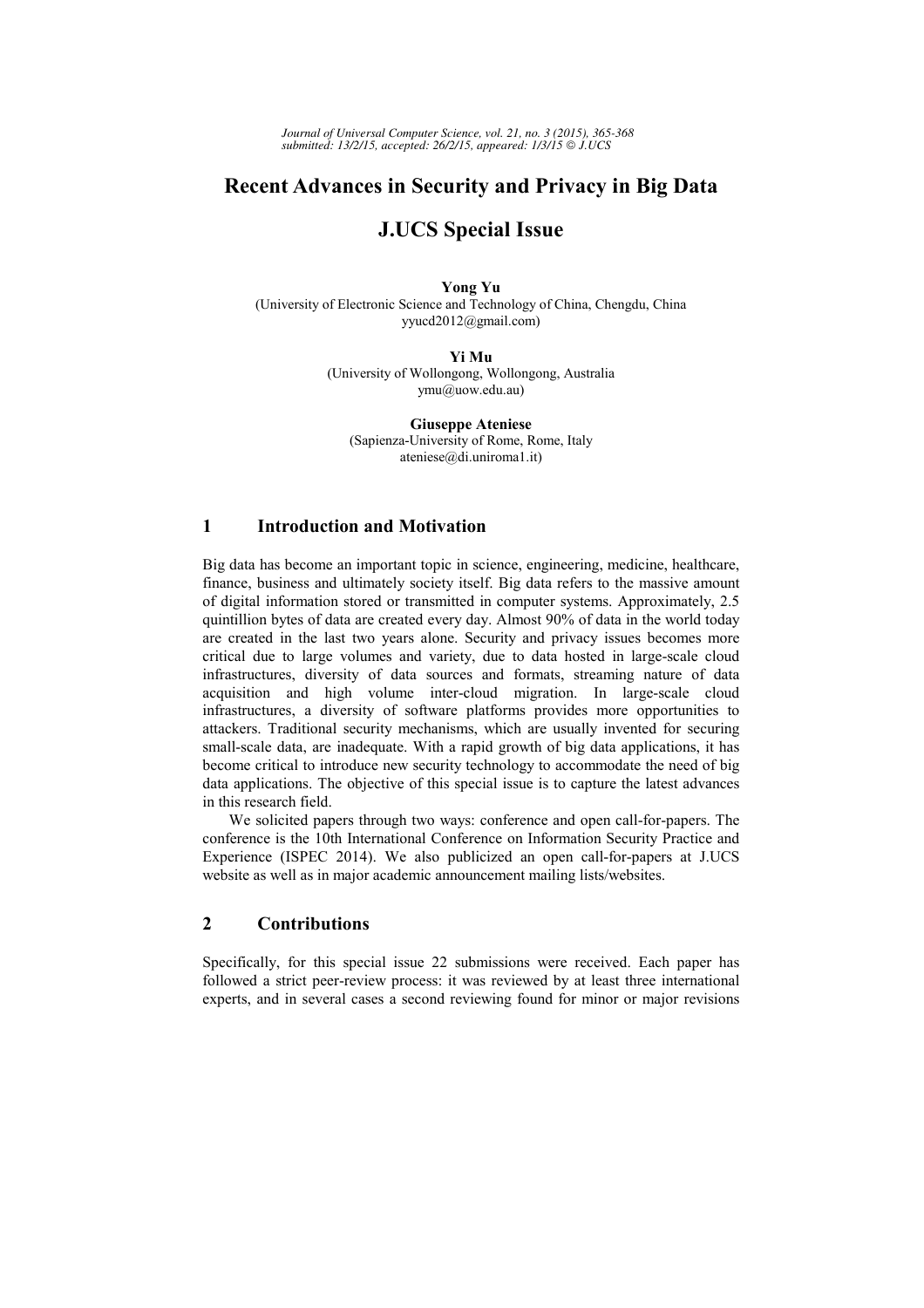366 *Yu Y., Mu Y., Ateniese G.: Recent Advances in Security and Privacy ...*

was performed. Finally, after that process, eight quality research papers were selected for this special issue. The articles presented in this special issue deal with a variety of important topics within the security and privacy scope. In the following, we offer a brief description of each paper.

#### **2.1 Polymorphic Malicious JavaScript Code Detection for APT Attack Defense**

In this paper, authors propose a method that defines the malicious behaviors of malware using conceptual graphs that are able to describe their concepts and the relationships among them and, consequently, infer their malicious behavior patterns. The inferred patterns are then learned by a Support Vector Machine classifier that compares and classifies the behaviors as either normal or malicious. In the experimental results, it exhibits a better detection rate than that of malicious code detection methods that rely solely on the signature-based approach.

#### **2.2 A Resolving Set based Algorithm for Fault Identification in Wireless Mesh Networks**

In this paper, authors design a novel malfunctioned router detection algorithm, denoted by A-SRS, on searching resolving set based on private neighbor of dominating set. The A-SRS not only offers a highly efficient solution to position malfunctioned routers against intermitted communication that guarantees the availability of network services, but also pursues the minimum number of detecting routers due to limited resource of wireless mesh routers.

### **2.3 On the Security of a User Equipment Registration Procedure in Femtocell-Enabled Networks**

In this paper, authors note that the user equipment registration procedure, which is defined in the Third Generation Partnership Project standard, in a femtocell-enabled network is vulnerable to denial-of-service attacks. The authors then propose a mechanism to defend against these attacks. For compatibility, the proposed mechanism makes use of the well-defined control message in the 3GPP standard and modifies the user equipment registration procedure as little as possible.

### **2.4 Restricted Identification Secure in the Extended Canetti-Krawczyk Model**

In this paper, authors consider security of an extended version of the ChARI protocol presented at the 11th International Conference on Trust, Security and Privacy in Computing and Communications. Authors preserve the features of ChARI, but provide security proof in the well-studied Canetti-Krawczyk model. The extension has similar computational complexity as the original ChARI protocol in terms of the number of modular exponentiations.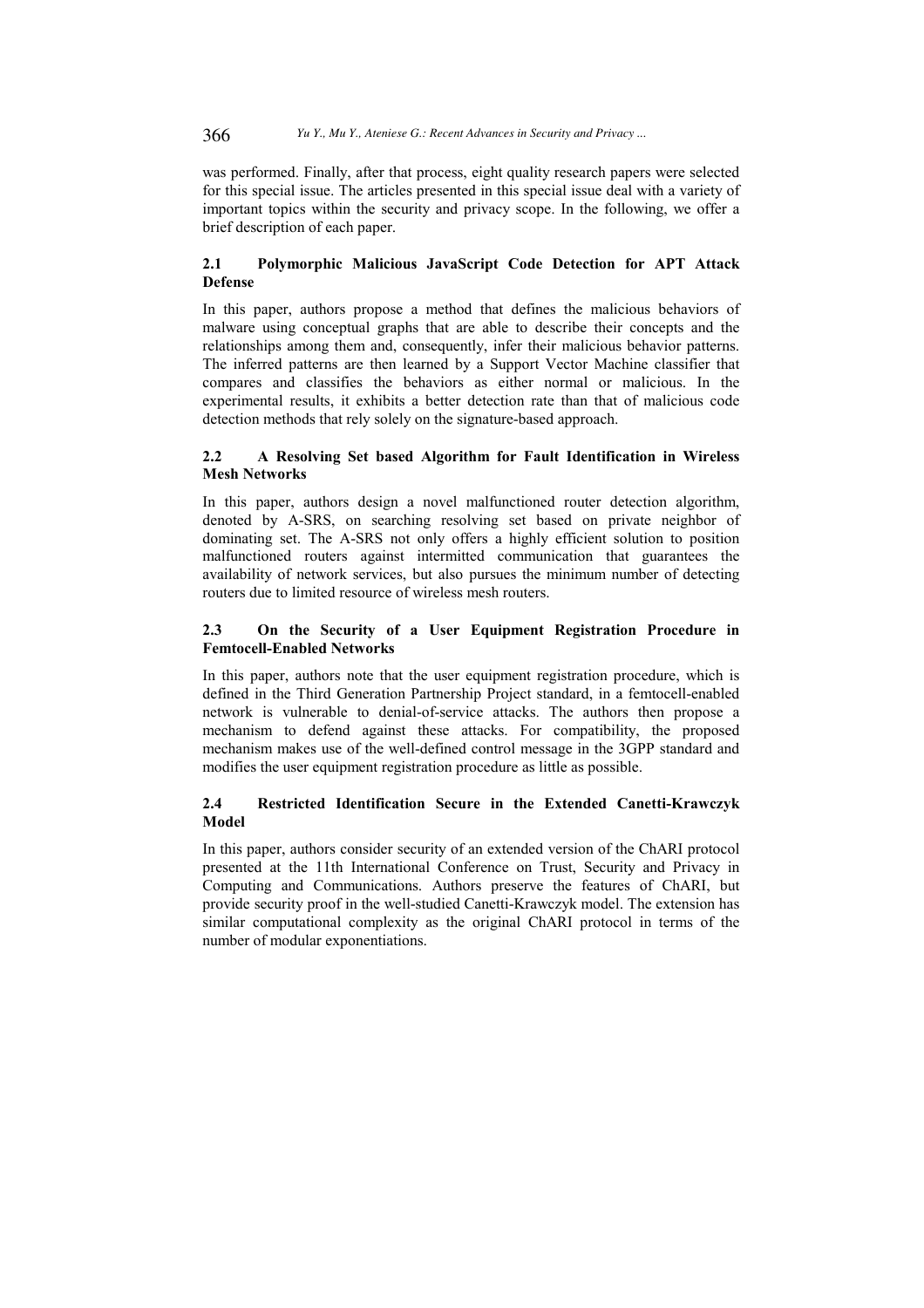#### **2.5 Searchable Public-Key Encryption with Data Sharing in Dynamic Groups for Mobile Cloud Storage**

In this paper, authors propose a searchable public-key encryption scheme for a group of users in mobile cloud storage. In the proposal, a dynamic asymmetric group key agreement protocol is utilized for data sharing among a body of mobile users and the technique of proxy re-signature is employed to update the searchable ciphertexts when the mobile users in the group varies.

#### **2.6 An Improved Cloud Data Sharing Scheme with Hierarchical Attribute Structure**

In this paper, authors present a new approach to implement scalable and fine-grained access control systems, which can be applied for big data in untrusted cloud computing environment. The solution is based on symmetric, efficient broadcast encryption and ne-grained attribute-based encryption. In this access control system, users are able to join and revoked with broadcast encryption. An outsourced Hierarchical ABE scheme is proposed to construct the access control system.

#### **2.7 Insecurity of an Efficient Privacy-preserving Public Auditing Scheme for Cloud Data Storage**

In this paper, authors demonstrate that a new auditing protocol due to Worku et al. fails to achieve soundness and obtains merely limited privacy. Specifically, authors show even deleting all the files of a data owner, a malicious cloud server is able to generate a response to a challenge without being caught by TPA in their enhanced but unrealistic security model. Worse still, the protocol is insecure even in a correct security model. For privacy, a dishonest verifier can tell which file is stored on the cloud.

#### **2.8 Multi-Authority Attribute-Based Encryption Scheme from Lattices**

In this paper, authors present a multi-authority attribute-based encryption scheme from lattices, in which identities of users are authenticated by a central authority, which improves the efficiency of authentication. Furthermore, different attribute private keys are still distributed by different authorities, and the central authority cannot obtain any secret information of other attribute authorities, which resolves key escrow problem to some extent.

## **3 Reviewers**

We would like to express our gratitude to the reviewers involved in this special issue for their valuable comments and detailed feedback. Most of them are program members of ISPEC 2014.

Man Ho Au, Hong Kong Polytechnic University, China Joonsang Baek, KUSTAR, UAE